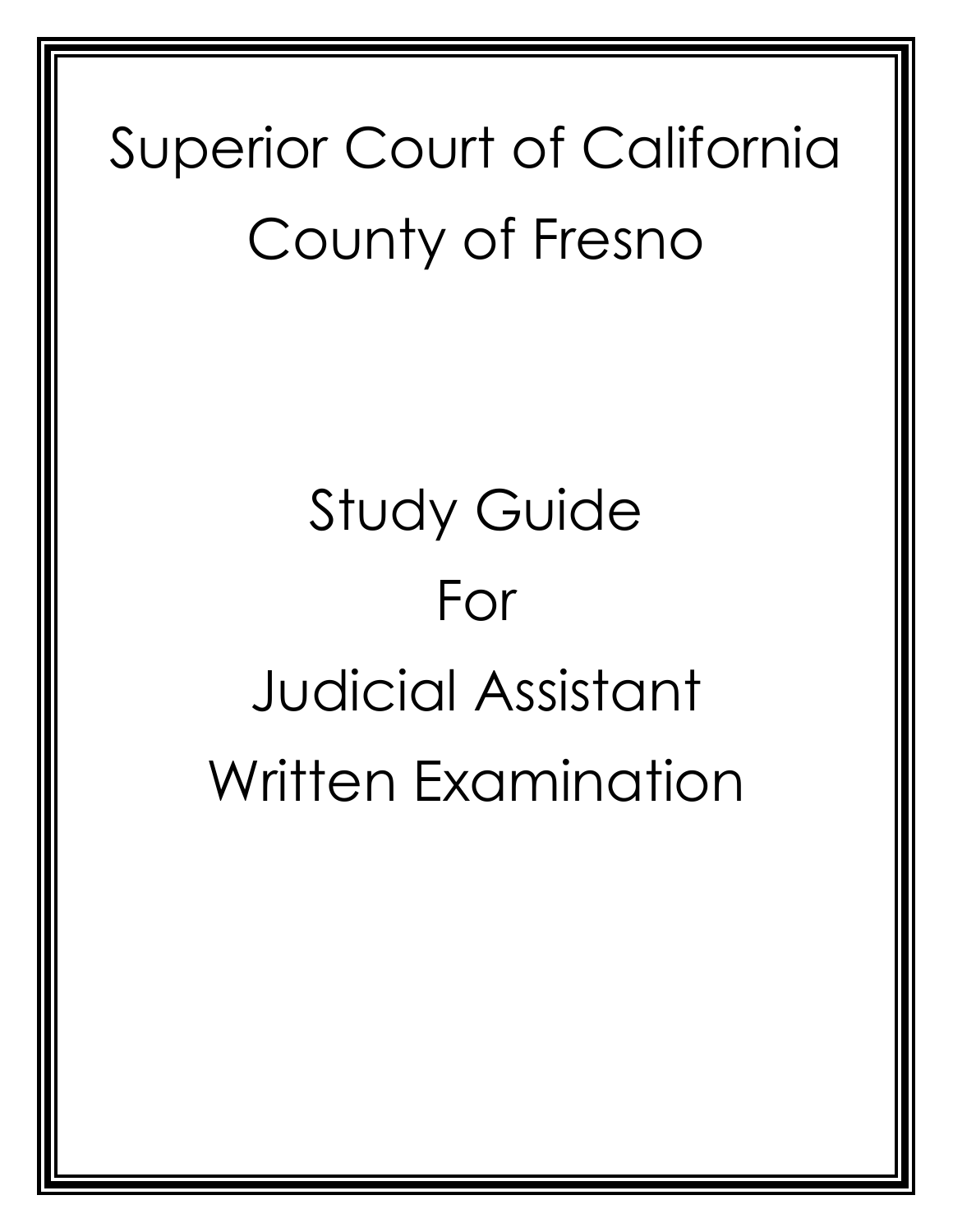#### **THE COURT SYSTEM**

#### **California Courts**

Under the constitution of 1849, the Courts of the state consisted of a Supreme Court, district courts, county courts, probate courts, and justices of the peace. Legislation enacted in 1976 radically changed the lower court system by giving justice courts the same jurisdiction as municipal courts, by making the same provisions for an appellate department of the Superior Court, and by establishing the same grounds for appeal from the justice courts as those applicable to appeals from municipal courts. Justice courts were consolidated with municipal courts in 1995.

The current court structure in California includes the California Supreme Court, consisting of one Chief Justice and six Associate Justices; six Courts of Appeal; and a Superior Court in each of the 58 counties in California.

#### **Appellate Courts**

In California, there are two appellate courts; The California Supreme Court and the Courts of Appeal.

#### **Supreme Court**

The state's highest court, the Supreme Court may grant review of cases decided by the Courts of Appeal. Certain other cases, such as death penalty appeals and disciplinary cases involving judges and attorneys, are appealed directly to this court. At least four of the seven justices must agree on decisions of the Court. The Court's decisions are binding on all other state courts.

#### **Courts of Appeal**

Panels of three justices hear appeals from superior courts, except in death penalty cases. These courts determine whether a trial court committed a legal error in handling the case.

#### **Superior Court**

The Superior Court and the Municipal Court were unified in 1998. They have trial jurisdiction over all felony cases and all unlimited civil cases involving disputes valued over \$25,000. Superior Courts also serve as probate courts, juvenile courts, and family courts and can hear appeals of limited civil, infraction and misdemeanor decisions. They hear misdemeanor and infraction cases as well as limited civil matters involving claims for \$25,000 or less, including small claims cases that not exceed \$10,000 for individuals or \$5,000 for businesses or public entities. They also preside over arraignments and preliminary hearings to determine whether there is reasonable and probable cause to hold a defendant for further proceedings.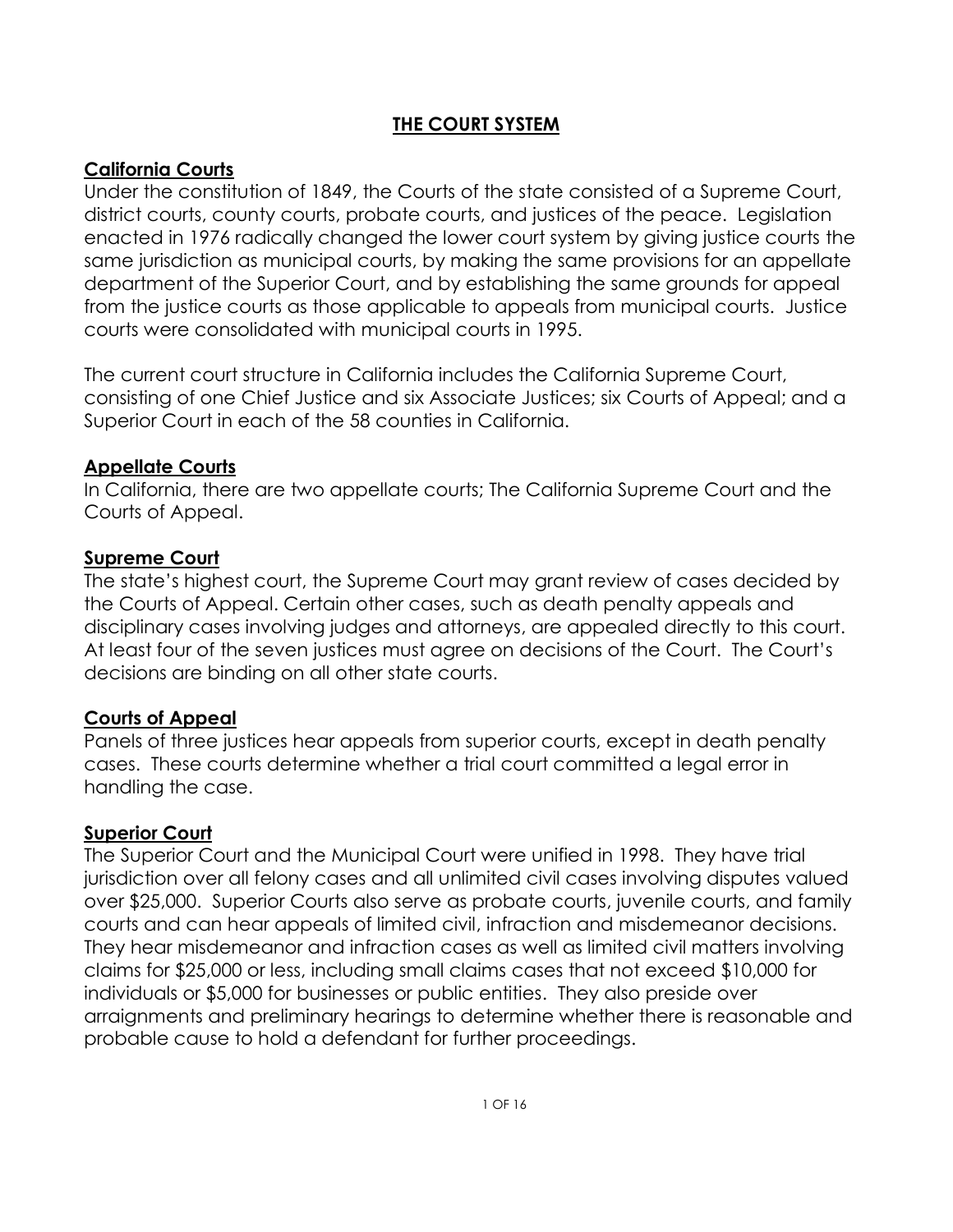#### **California Citizens' Rights in Court**

California Citizens have rights guaranteed by the United States and California Constitutions. These rights include:

- The right to be presumed innocent if charged with a crime;
- The right to a public and speedy trial by jury if charged with a misdemeanor or a felony;
- The right to an attorney at the public's expense if you are charged with a felony or misdemeanor and cannot afford an attorney;
- The right to defend yourself against all criminal charges;
- The right to sue for money owed;
- The right to defend yourself against a lawsuit.

### **Appeals**

An appeal is when someone that loses at least part of a case asks a higher court to review the decision. Generally, in an appeal, a higher court reviews the order or judgment of a lower court to see if there was enough evidence to support the judgment, whether the judge abused his/her discretion or whether errors of law were committed during or before trial, which prejudiced the appealing party.

- If the original decision was made by the Superior Court in an unlimited civil case or felony case, the appeal is to the **Court of Appeals**.
- If the decision being appealed from was in a limited civil case or concerned a misdemeanor or infraction, the appeal is to the **Appellate Division of the Superior Court**.

Most appeals are limited to a review of the record from the lower court. Parties cannot introduce new evidence, but are limited to what was said and introduced at the original trial or hearing. The appellate court reviews the lower court's application of the law to the facts as presented at the trial or hearing.

In some cases, however, such as an appeal from a small claims court, the appellate court conducts what is called a "trial de novo". In those cases, the reviewing court is not bound by the decision of the small claims judge, and new evidence can be presented.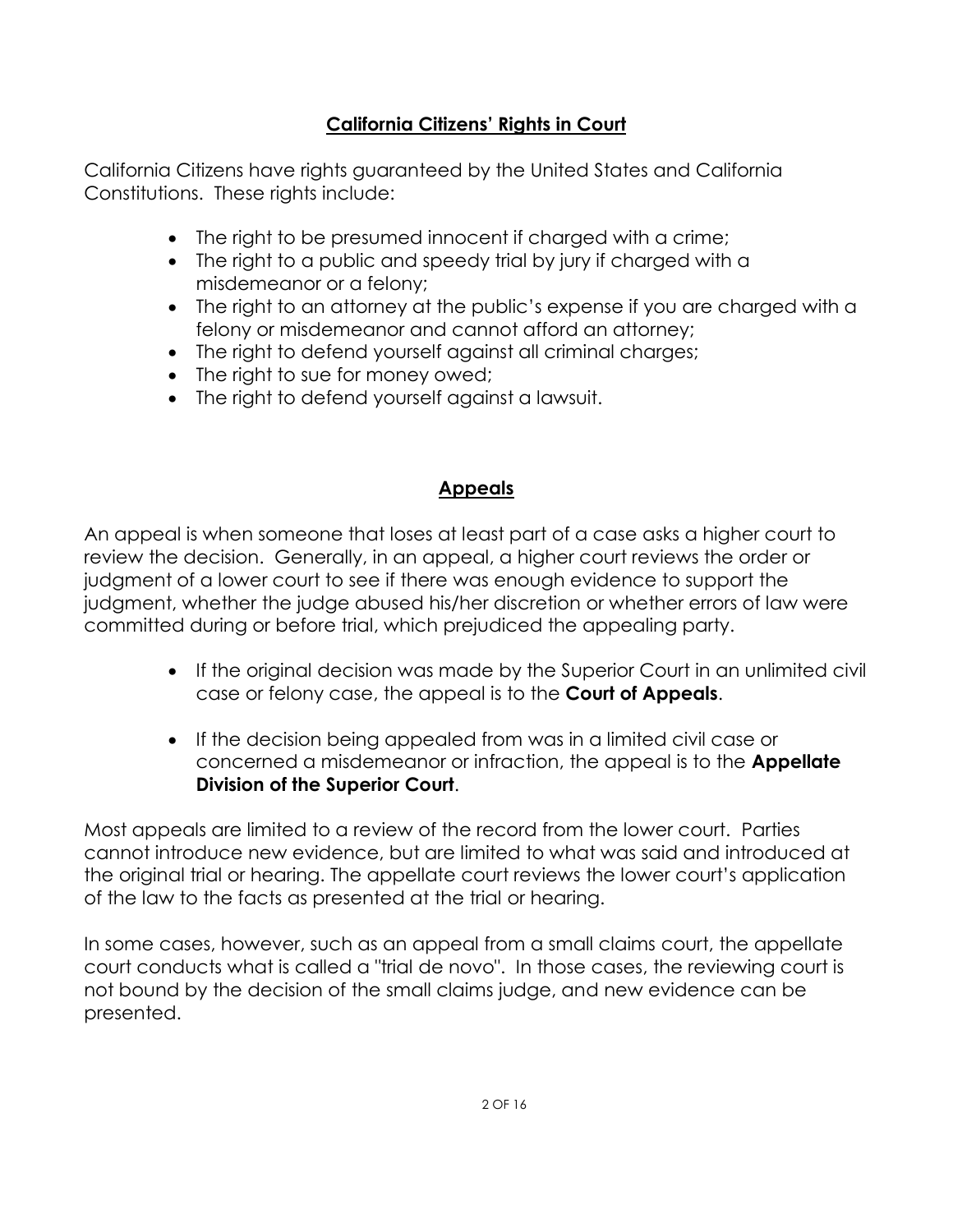#### **Glossary of Terms - Appeals**

**Affirm.** An act in which an appellate court finds that the judgment of a lower court is correct and should stand.

**Appellant**. The party who takes an appeal from one court or jurisdiction to another.

**Appellate Court**. A court having jurisdiction of appeal and review.

**Appellee.** The party against whom an appeal is made. See also **Respondent**.

**Record on Appeal**. A copy of the pleadings, exhibits, orders, or decrees filed in a case in a trial court, and a transcript of the testimony taken in the case.

**Remand.** To send back. The act of an appellate court when it sends a case back to the trail court and orders the trail court to conduct limited new hearings or an entirely new trial, or to take some other further action.

**Remittitur of Record.** The transfer of the records of a case from a court of appeal to the original trial court for further action or other disposition as ordered by the appellate court.

**Respondent.** The party against whom an appeal is made; the responding party in a dissolution, nullity, adoption, probate matter, or to any petition. See also **Appellee**.

**Trial de Novo.** A form of appeal in which a court holds a trial as if no prior trial had been held. Not only may new evidence be presented, the evidence presented in the second trial may differ from the evidence submitted or admitted in the original trial.

**Writ of Certiorari.** An order by an appellate court granting or denying a review of judgment.

#### **Civil**

Civil cases are non-criminal cases. These cases involve a lawsuit in which one party sues another to:

- Recover money or property;
- To enforce a contract;
- To collect damages for injury;
- To protect some civil right.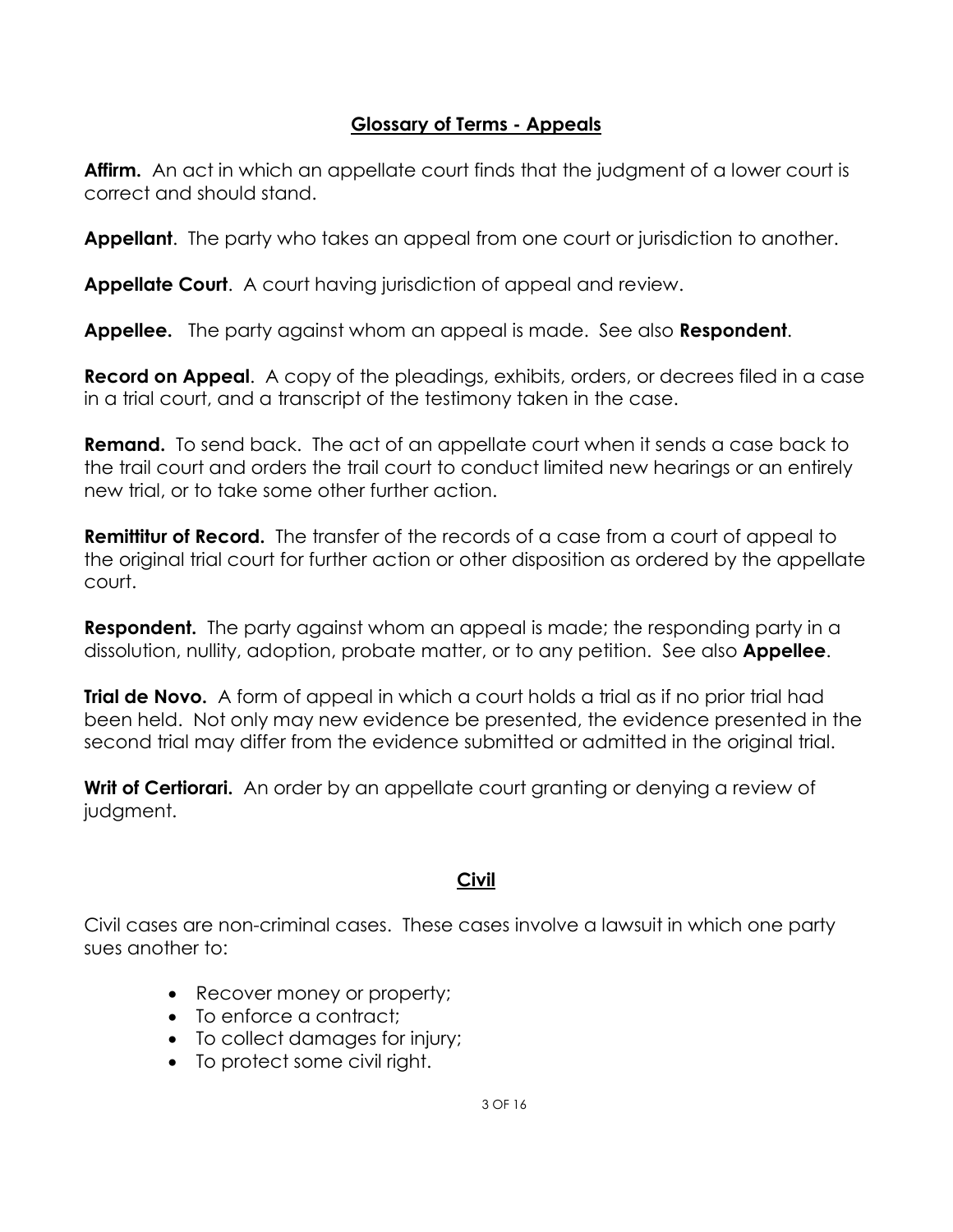Civil Jurisdiction – Limited Cases. Superior Court unlimited cases have original trial jurisdiction in actions involving \$25,000 or less.

Civil Jurisdiction – Unlimited Cases. Superior Court unlimited cases have original trial jurisdiction in civil matters involving over \$25,000 and in all civil matters excluding family law and probate.

#### **Miscellaneous Civil Facts**

- A civil action is commenced by filing a complaint or a petition with the Court.
- A judgment creditor may file a notice with the Department of Motor Vehicles requesting suspension of the judgment debtor's driving privileges to operate a motor vehicle when a judgment was the result of a motor vehicle accident on a California highway involving the judgment debtor, the judgment was for \$500 or more and the judgment has remained unsatisfied for more than 30 days after becoming final.
- A process in which a neutral person aids communication between the parties to an action to assist them in reaching a mutually acceptable agreement is called mediation.
- A tenant is guilty of unlawful detainer when he/she continues in possession of the property, without permission of the landlord, after default in payment of rent.

# **Glossary of Terms - Civil**

**Answer (Pleading).** The response of a defendant to the plaintiff's complaint or petition, denying in part or in whole the allegations made by the plaintiff and setting out affirmative defenses.

**Arbitration.** A process of dispute resolution in which a neutral third party, or a panel, renders a decision after a hearing at which both parties have an opportunity to be heard. Arbitration is less formal and less complex than traditional court proceedings.

**Attachment**. The legal process of seizing another's property in accordance with a writ or judicial order for the purpose of securing satisfaction of a judgment yet to be rendered.

**Change of Venue.** The transfer of a civil or criminal case from one judicial district to another.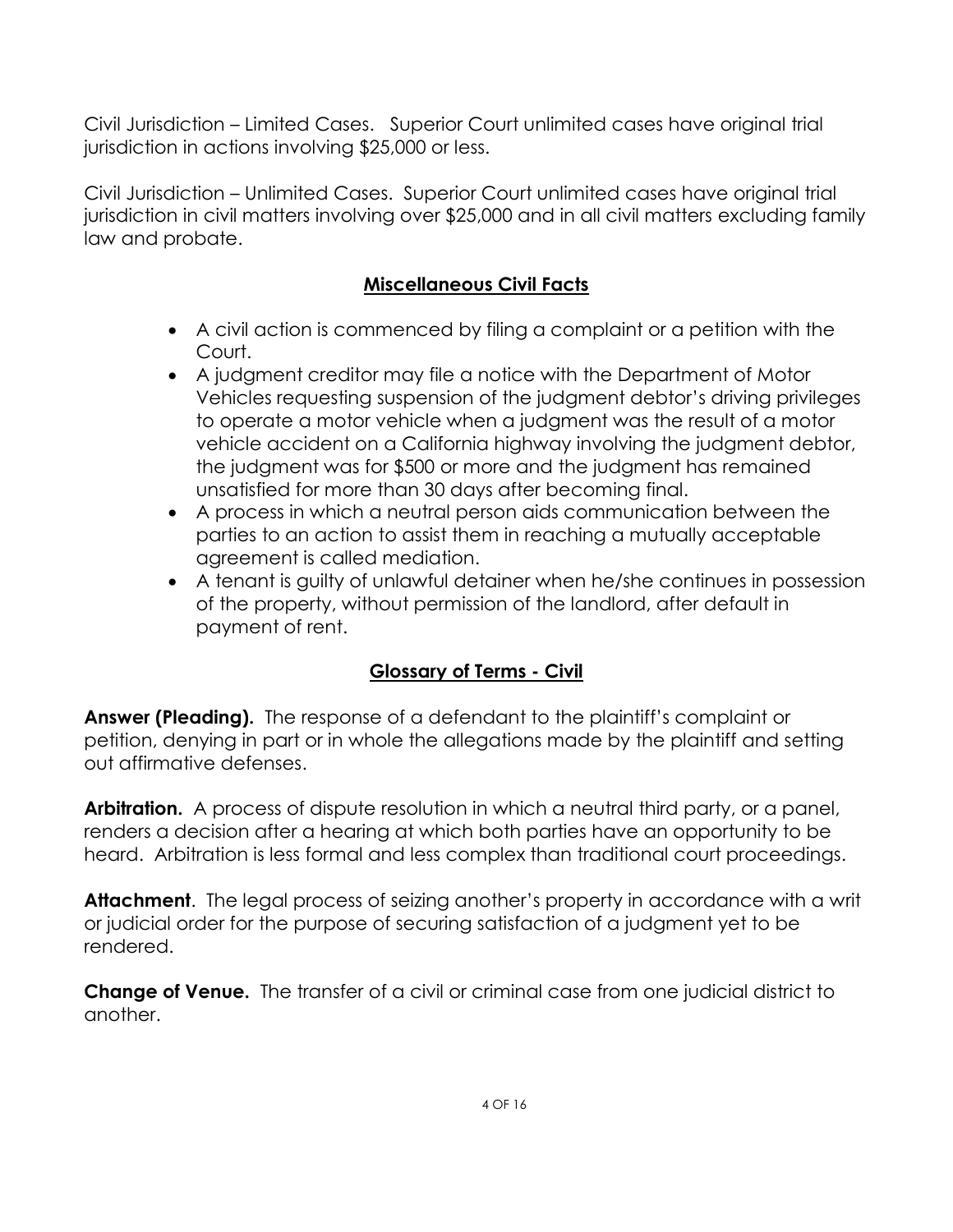**Civil Complaint**. The original or initial pleading by which an action is commenced under statutes and rules of civil procedure. It is the pleading, which sets forth a claim for relief.

**Contract.** An agreement between two or more persons or entities that creates, changes, or eliminates a legal relationship; an agreement between two or more persons or entities which creates an obligation to do or not to do a particular thing.

**Costs.** An award of money, made to the successful party (and recoverable from the losing party), for expenses in bringing an action or defending an action or a distinct proceeding within an action.

**Damages**. Compensation or indemnity, which may be recovered in the Courts by any person who has suffered loss, detriment, or injury, whether to one's person, property, or rights, through the unlawful act or omission or negligence of another. A sum of money awarded to a person injured by the tort of another.

**Demurrer.** A demurrer raises issues of the law, not fact, regarding the form or content of the opposing party's pleading (complaint, answer or cross-complaint). Demurrers do not challenge the truthfulness of the complaint. For purposes of the demurrer, all facts alleged in the complaint are assumed to be true, however improbable.

**Eminent Domain.** The right of the government to take private property for public use and provide fair compensation to the owner.

**Execute.** To complete all terms of a contract or will; to sign a document; to take the life of a convicted person under the authority of the state.

**Garnishment.** The withholding of wages to satisfy a civil judgment.

**Indemnity.** The obligation resting on one person to make good any loss or damage that another has incurred.

**Injunction.** A court order prohibiting a person from doing or continuing to do a specific act or commanding someone to undo some wrong or injury.

**Interpleader.** A procedure to determine which of two or more persons who are bringing the same suit against another party is the rightful claimant.

**Judgment.** The final decision of the judge stating which party has prevailed and the terms of the decision.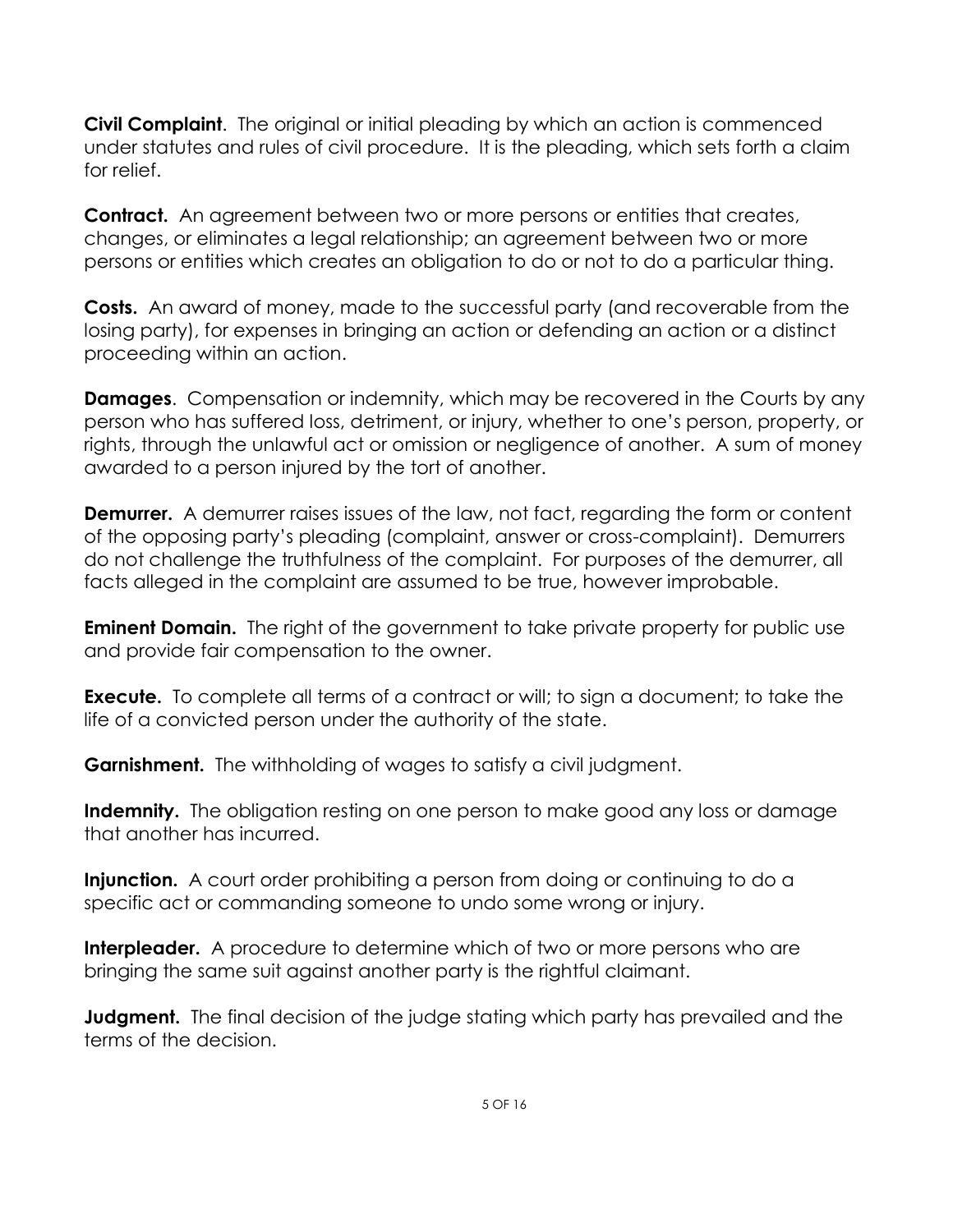**Judgment (JNOV).** The abbreviation for "judgment notwithstanding the verdict". A court ruling in favor of one party despite the fact that there has been a jury verdict for the other party.

**Levy.** To assess; raise; execute; exact; tax; collect; gather; take up; seize.

**Libel.** Presentation of false and malicious written, printed, or published material that is defamatory and injures the reputation of an individual.

**Lien.** A claim that bars the sale or transfer of specific property until payment of a debt or obligation is made.

**Mediation.** A process in which a neutral third party assists disputing parties in reaching a mutually acceptable settlement. The neutral third party attempts to clarify the dispute for the parties and provides suggestions for resolution.

**Negligence.** The failure of a person to use the degree of care a reasonable person would exercise in a given situation to protect the rights, person, and property of others.

**Personal Injury.** A civil case that includes actions for damages for physical injury to persons and actions for wrongful death.

**Respondent.** The person against whom an appeal is made; the responding party in a dissolution, nullity, adoption, probate matter, or any petition.

**Slander.** Oral defamation of a person's character or reputation through false or malicious statements.

**Summary Judgment (Summary).** The Court's decision prior to a trial directing that the action has no triable issue of disputed fact and the one party is entitled to judgment as a matter of law.

**Tenant.** A person who rents or leases property.

**Tort.** A private or civil wrong not involving a contract; failure to perform some duty imposed by law or custom, resulting in injury to another.

**Unlawful Detainer.** The act of continuing to occupy real property when the right to it has been terminated.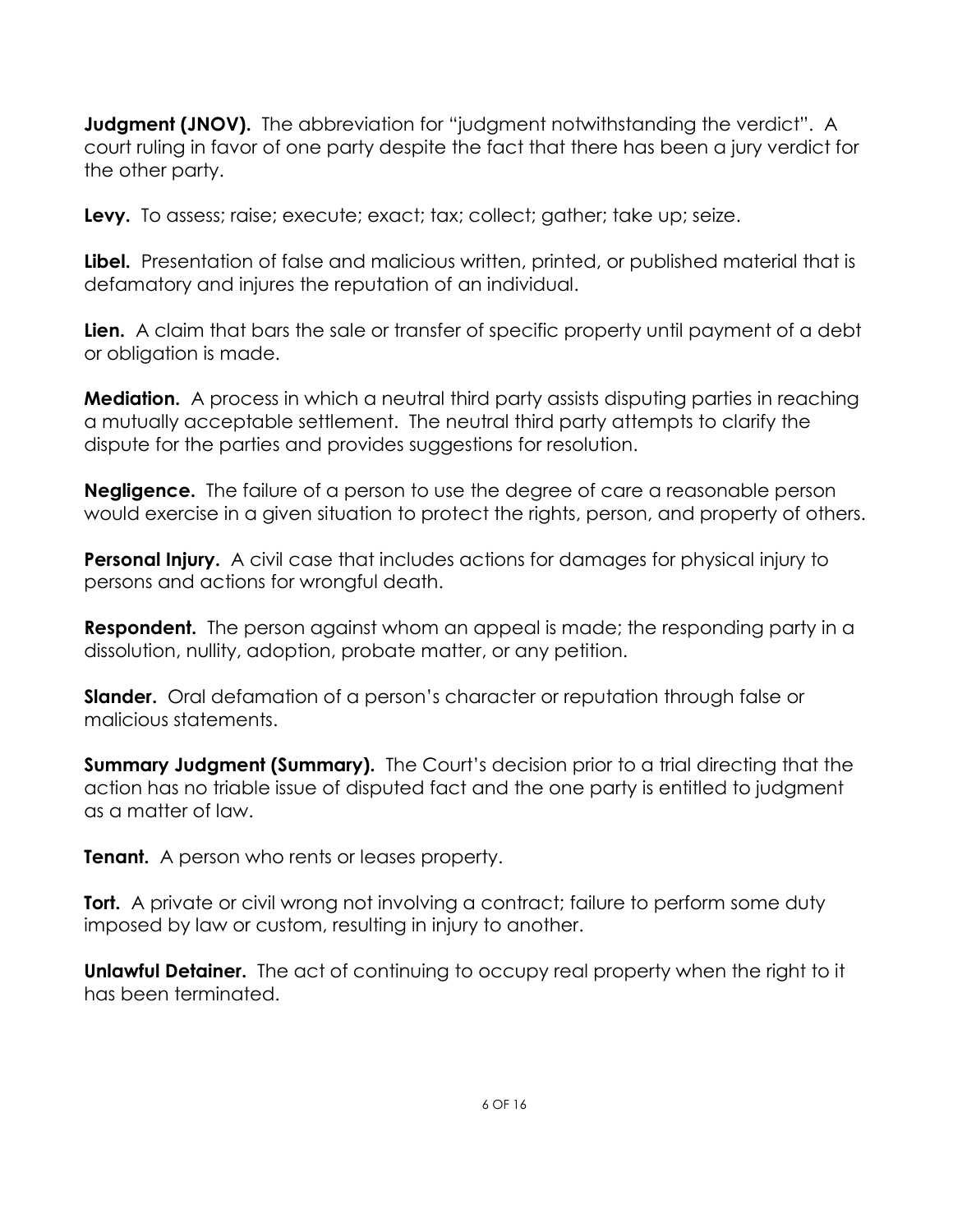#### **Small Claims**

Small Claims is a special court where disputes are resolved quickly and inexpensively. The rules are simple and informal. You may ask a lawyer for advice before you go to court, but you cannot have a lawyer in court. United States citizenship is not required to file or defend a Small Claims case, but the parties must be at least 18 years old. Only cases for money for actual damages can be filed in Small Claims court.

#### **Glossary of Terms - Small Claims**

**Small Claims Case.** A minor civil case for monetary judgment.

**Small Claims Court.** The division of a limited court that handles all civil cases claiming monetary awards of \$5,000 or less for businesses or public entities and \$10,000 or less for individuals. In such cases, there are no attorneys, no rules of evidence, no juries, and no formal findings.

#### **Criminal**

Criminal cases range from relatively minor offenses such as traffic infractions to serious ones like robbery and murder. The State makes the charge against someone accused of committing a crime because a crime is considered an act against society. The prosecuting attorney presents the charge against the accused person (defendant) on behalf of the State (plaintiff), and must prove to the judge or jury that the defendant is guilty beyond a reasonable doubt.

- A Felony is a criminal offense punishable by death or by imprisonment for more than one year in jail/prison.
- A Misdemeanor is a lesser offense than a felony and generally is punishable by fine or imprisonment in a city or county jail rather than in a state penitentiary.
- An Infraction is not punishable by imprisonment. A person charged with an infraction is not entitled to a trial by jury.

#### **Miscellaneous Criminal Facts**

- A criminal case begins when a prosecutor files formal charges, a person is arrested, or a grand jury issues an indictment.
- A postponement of a case is called a continuance.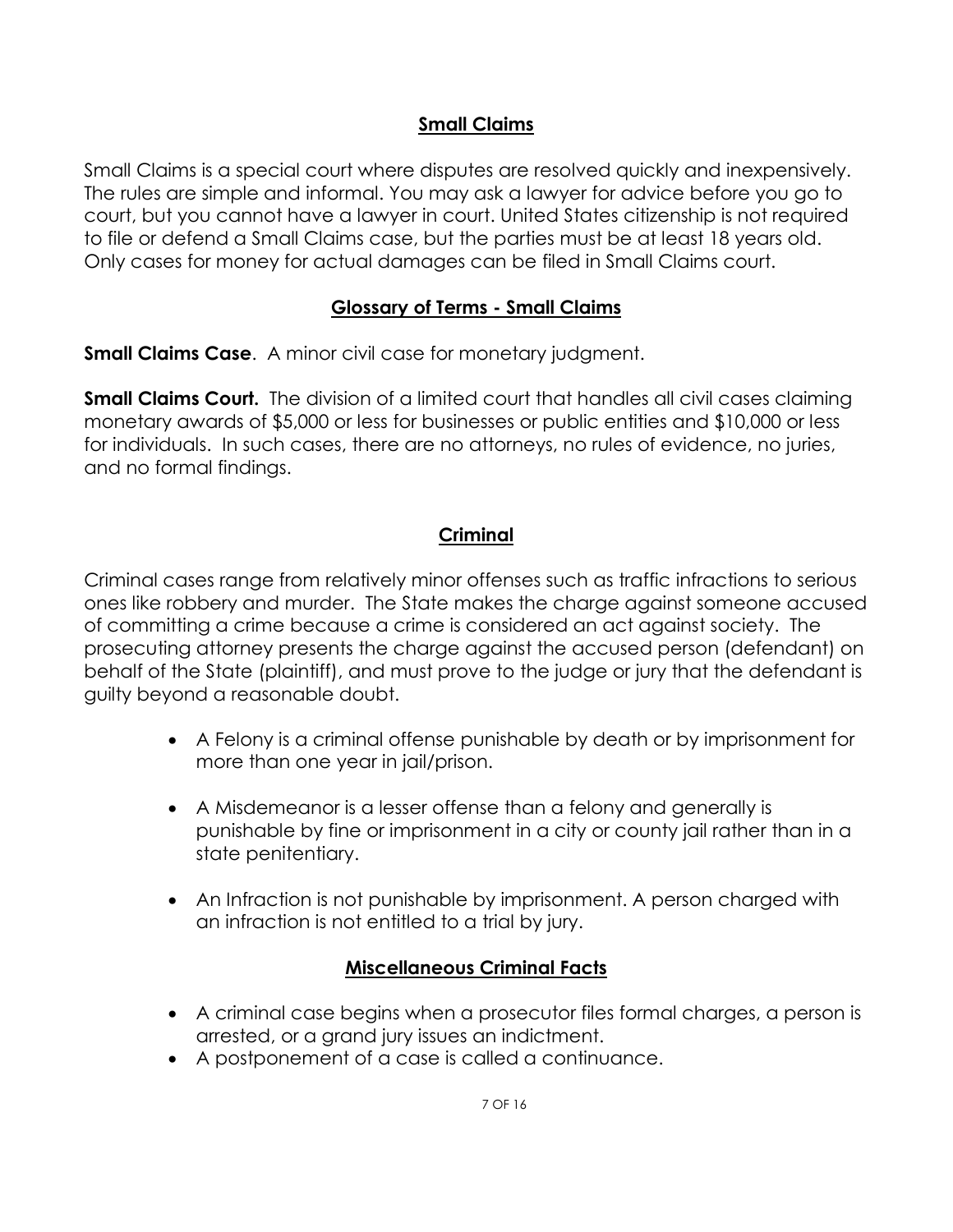- Grouping of multiple cases involving the same parties is called a consolidation.
- The Court jurisdiction where the offense will be tried is generally the county where the offense allegedly committed, even if only part of the offense was committed there.
- Evidence admitted at a trial may include: testimony, physical objects and documents.
- Except in cases where a different punishment is prescribed by any law of this state, misdemeanor offenses are punishable by imprisonment in the county jail not exceeding six months, or by a fine not exceeding \$1000 (plus penalty assessments and fees), or by both.
- An official copy of a court document is certified. Any person who alters a certified copy of an official record is guilty of a misdemeanor.
- A "recidivist is a habitual offender.
- An infraction is a violation of, or failure to comply with, certain provisions of the Vehicle Code, local ordinance or other law or statute. An infraction is not punishable by imprisonment; the maximum sentence on most infractions is a \$250 fine (plus assessments and fees). You may not be sentenced to alternate jail time on an infraction and cannot have a trial by jury unless an infraction is combined with a misdemeanor charge.
- If you do not take care of your traffic citation in a timely manner, a hold or suspension may be placed on your driver's license by the Department of Motor Vehicles and a civil assessment of **\$300.00 will be added to the original bail amount**.
- The Court may authorize **collection actions** on the bail amount and the civil assessment, including wage garnishments, attachments of your bank accounts and personal property, and the filing of liens on your real property.

# **Glossary of Terms - Criminal**

**Arraignment.** The reading of the accusatory pleading to the defendant, delivering a copy to the defendant in some cases and asking the defendant if he/she pleads guilty or not guilty.

**Bail.** A sum of money or other form for security given to the Court in exchange for the release of the accused from custody, and a guarantee that the accused will appear in court.

**Cited & Released.** A citation is issued for an offense that gives the accused a time and date to appear for arraignment and the accused signs promising to appear and remains at liberty until arraignment.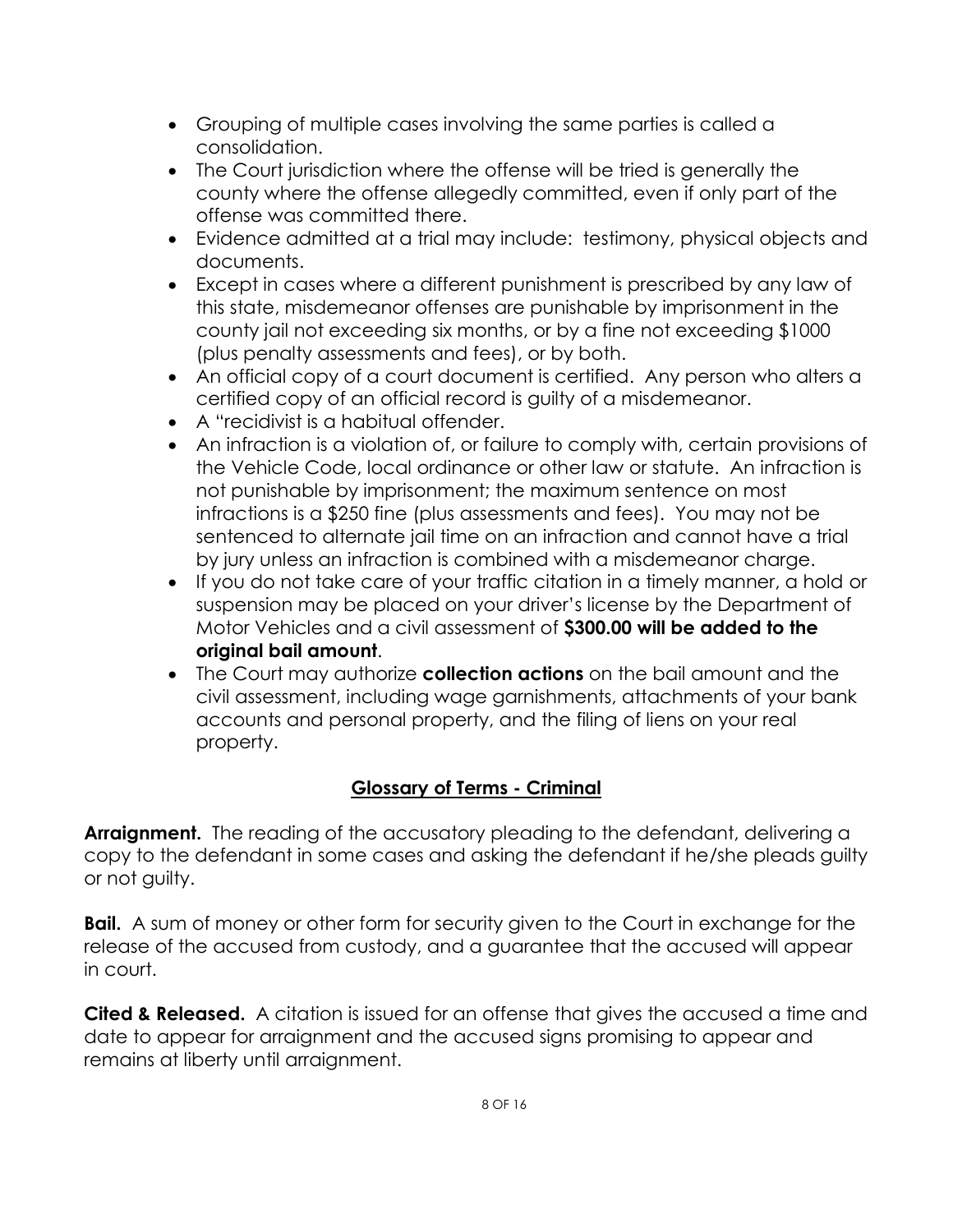**Concurrent Sentence.** Sentences that run together during the time that the periods overlap: e.g., sentences of 10 years and 5 years equal a total of 10 years served.

**Consecutive Sentence.** Two or more sentences served continuously, one right after the other: e.g., sentences of 10 years and 5 years equal a total of 15 years served. Sentences that run together during the time that the periods overlap.

**Conviction.** The determination of guilt based on a plea, a jury verdict, or a finding of a judicial officer.

**Correctable Violations (Fix-It Tickets).** The traffic citation will indicate if the violation(s) is correctable. If you show proof of correction and pay a transaction fee, the Court will dismiss the relevant charge. Some common tickets of this kind are: equipment violations, driver's license violations, and car registration / car insurance violations.

**Courtesy Notice.** A computer-generated notice sent for traffic violations, to advise a driver of their options. It is not mandatory that the Court send; it is strictly a "courtesy".

**Held to Answer**. To make a finding at a preliminary hearing that sufficient evidence exists to require a trial in the Superior Court on the charges made against the defendant.

**Magistrate.** All judges are magistrates. The office of magistrate is a statutory creation a statutory office separate and distinct from the elective office of judge.

**Preliminary Hearing.** A hearing in front of a magistrate to determine if there is enough evidence to hold the defendant to answer in the trial court.

**Probation.** The suspension of the imposition or execution of a sentence and the order of conditional and revocable release in the community under the supervision of a probation office.

**Revocation.** The act of voiding or canceling something, usually probation or a driver's license.

**Search Warrant.** A search warrant is a written order issued by a magistrate and directed to a peace officer, commanding the officer to search for personal property and bring it before the magistrate.

**Verdict.** The final decision or findings of a jury.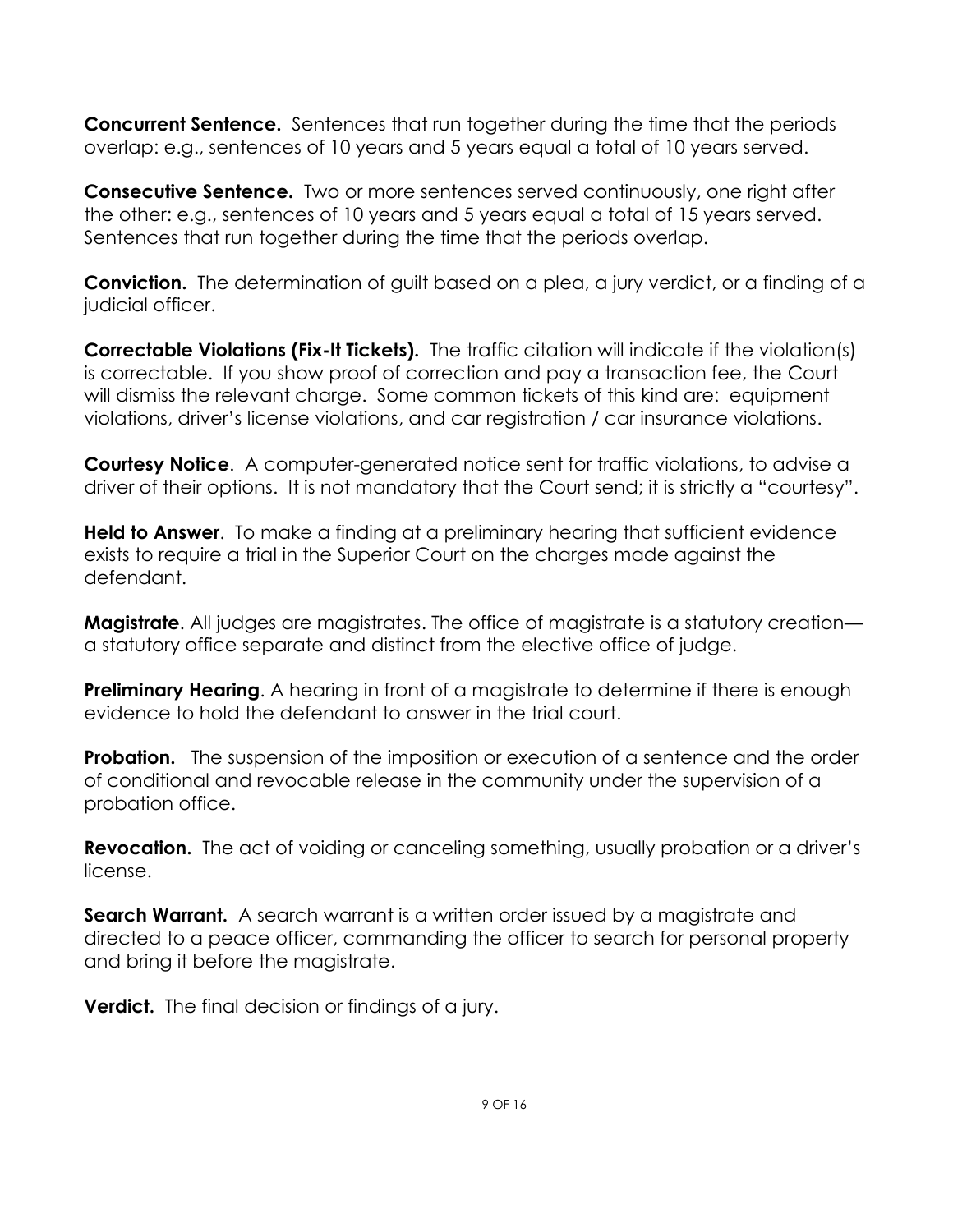**Warrant-Arrest.** A warrant of arrest is a written order, normally issued by a magistrate, directing any peace officer to arrest a designated person charged with a crime and bring him or her before a judge or magistrate.

**Warrant-Bench.** A bench warrant is the process used to bring a non-appearing defendant before the court when his or her personal presence is required.

#### **Family Court**

A branch of civil law that generally concerns matters related to dissolution of marriage, legal separation of the parties, nullity of marriage, child custody an support matters, and domestic violence and elder abuse petitions.

#### **Family Support**

There is a general obligation of both parents to support their minor children "in the manner suitable to the child's circumstances". The statutory duty of support is owed to all minor children of the parents, regardless of whether they are natural or adopted children, born during the marriage, or out of wedlock.

#### **Family Court Services**

Family Court Services (FCS) provides mediation services when an action is started that involves custody and /or visitation.

#### **Family Law Facilitator's Office**

The Family Law Facilitator's Office was established to assist self-represented (pro-per) family law litigants and offers assistance to all members of the community, regardless of their economic status. Customers are assisted with the completions of legal forms and are provided general legal information concerning aspects of Family Law and Support. The Facilitator's Office often helps both parties in the same case, and its services are not confidential.

#### **Miscellaneous Family Court Facts**

- A person may obtain a divorce three different ways: Stipulation; Default; or Trial.
- Marriage is dissolved only by one of the following:
	- The death of one the parties;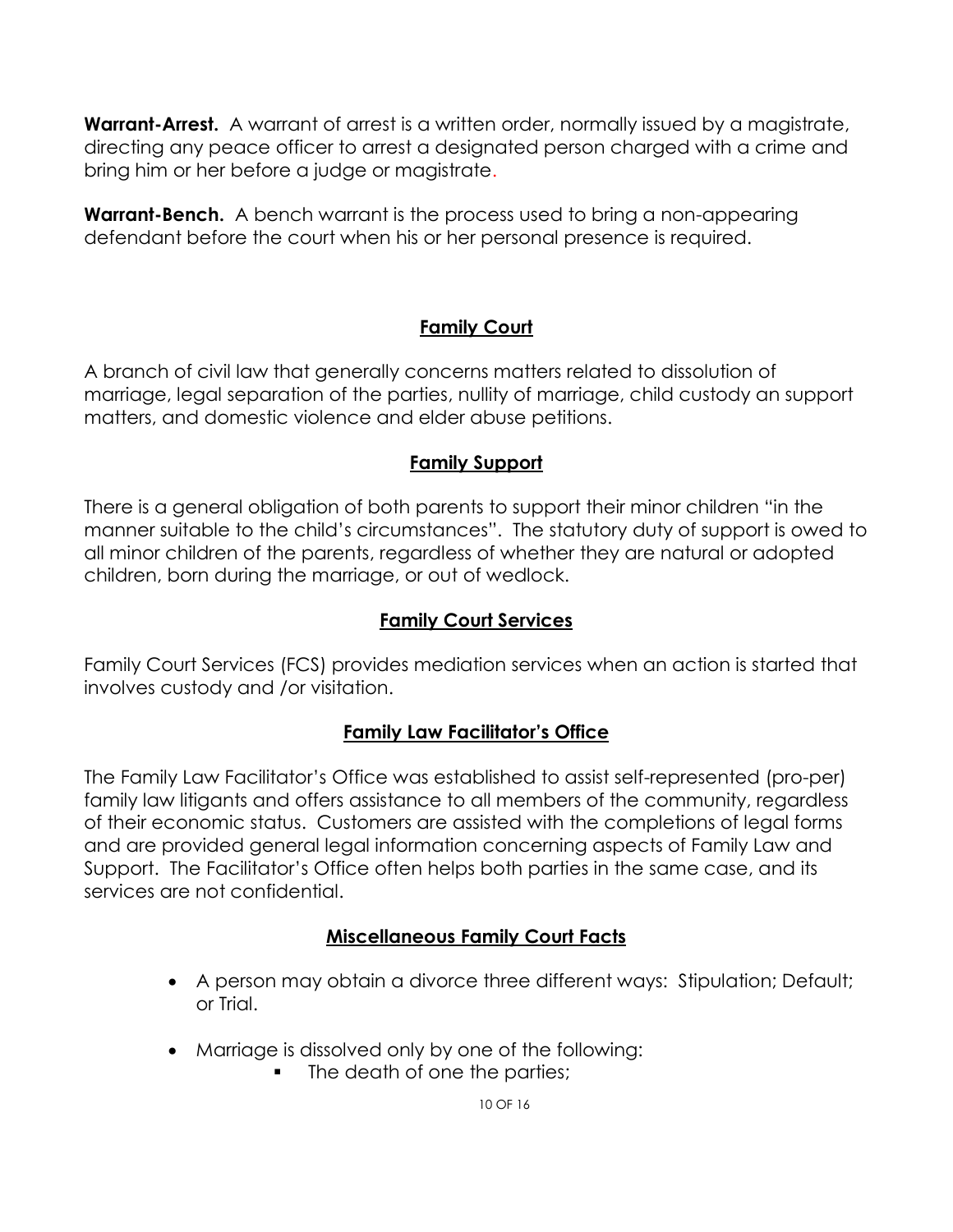- Judgment of dissolution of marriage; and
- **Judgment of nullity of marriage.**
- Guardianship of a minor may be granted in Family Law, Juvenile Court, Probate proceedings. Probate defers to a pending Family Law case and Family Law will defer to a pending case in Juvenile Dependency.
- Child custody, support orders, and domestic violence orders are enforceable in other states, as well as, the state where the case was filed.

#### **Glossary of Terms - Family Court**

**Adoption.** The process by which the legal rights, duties and obligations between the child and his/her natural parent(s) terminate and similar rights and duties between the child and his/her adoptive parent(s) are substituted. This is an odd definition.

**Arrearage**. Debt or payment due and unpaid.

**De Facto Parent.** A person who has been found by the Court to have assumed, on a day-to-day basis, care, custody and control or a minor for substantial period of time.

**Dependent.** A person who is financially supported by another person, usually the parent.

**Dissolution.** The act of terminating a marriage; divorce.

**Department of Child Support Services (DCSS).** Agency responsible for the establishment, collection and enforcement of child support.

**Guardian ad Litem.** A court appointed adult who represents the interest of a minor.

**Mediation.** A process in which a neutral third party assists disputing parties in reaching a mutually acceptable settlement. Parents work with a marriage and family counselors to develop an agreement assuring that the child(ren) will have close and continuing contact with both parents if it's in the best interest of the child.

**Nullity.** A nullity is also a legal determination that a legal marriage never existed.

**Paternity Suit.** A suit initiated to establish the paternity of a child born out of wedlock.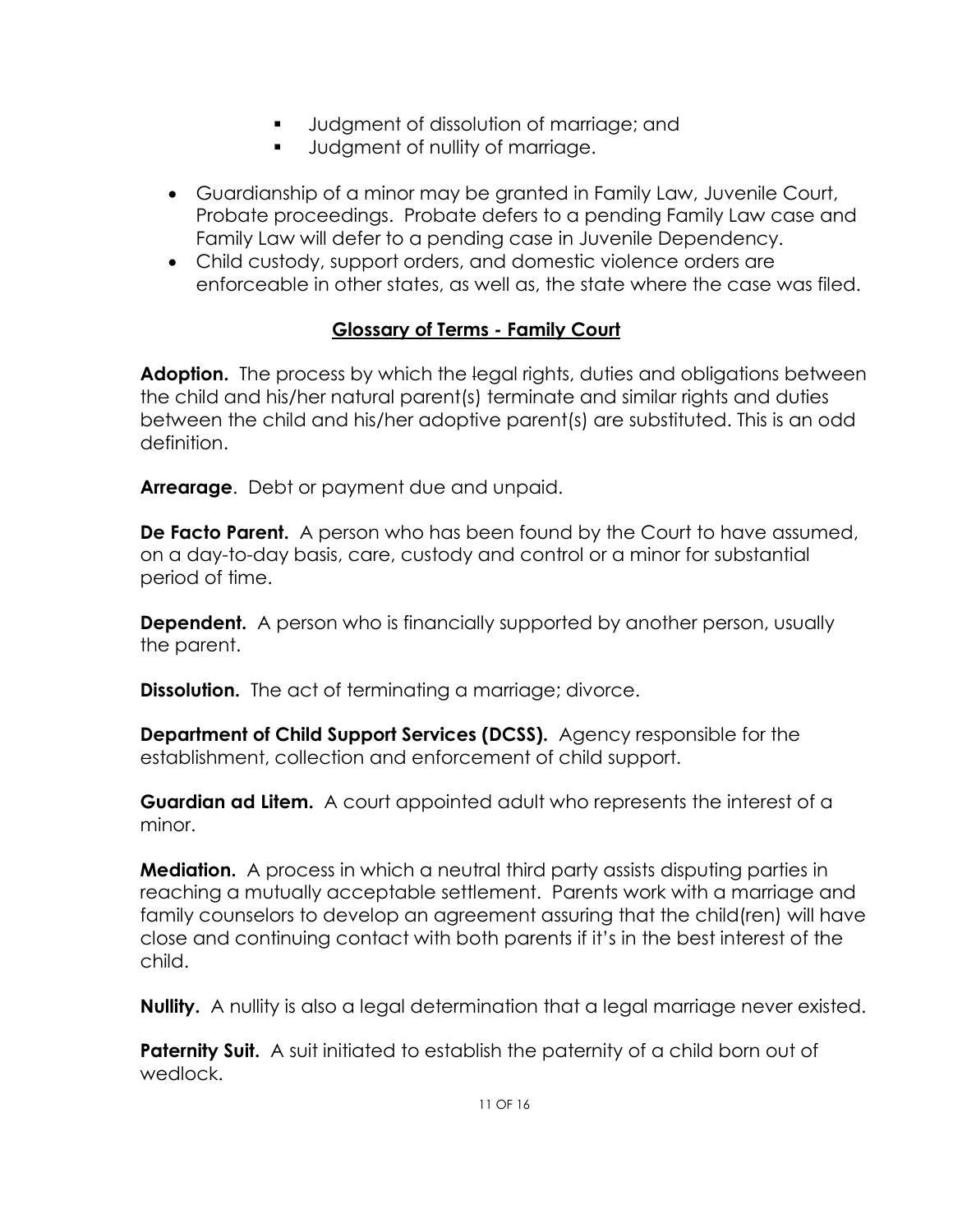**Spousal Support.** Financial allowance from one spouse to the other ordered by the Court during separation or after dissolution of marriage.

**Restraining Order**. A restraining order is a court order that can protect someone from being physically or sexually abused, threatened, stalked, or harassed.

**Wage Assignment.** Pursuant to a court order a party's employer must withhold money from the obligor's pay check and forward the money to the oblige for the payment of child support, spousal support, family support, attorney fees, or other legal claims.

#### **Juvenile**

The juvenile court has broad authority in juvenile delinquency and dependency cases. In dependency cases, it can remove children from their homes, order placement with relatives or to foster care or group homes, terminate parental rights, create new parental rights and collaborate with various agencies to provide needed services. In delinquency cases, the juvenile court can also order children confined in locked facilitates.

#### **Miscellaneous Juvenile Facts**

- The first document filed in a juvenile case is a petition.
- ALL Juvenile Court cases and hearings are confidential.
- In Fresno Superior Court, juvenile traffic matters are processed and heard in the Traffic-Infraction Department.

#### **Delinquency**

The Superior Court Juvenile Delinquency Department has jurisdiction over minors who were under 18 at the time the offense is alleged to have occurred. Minors are not arrested, they are detained. There is no right to bail, but minors can be released from custody under supervision or electronic monitoring. Minors are not entitled to a jury trial.

The juvenile court is considered a civil rather than a criminal forum even though it adjudicates violations of criminal laws by minors. However, in juvenile court, a minor receives many of the same constitutional protections that an adult would receive. The juvenile court incorporates elements of both criminal court and dependency court. In juvenile court, there is no "conviction" within the meaning of the adult criminal law. The terminology used in juvenile court is that the minor is "found to come within the provisions of [Welfare & Institutions](http://online.ceb.com/CalCodes/code.asp?code=WIC§ion=602) Code §602." Minors "admit" or "deny" an offense,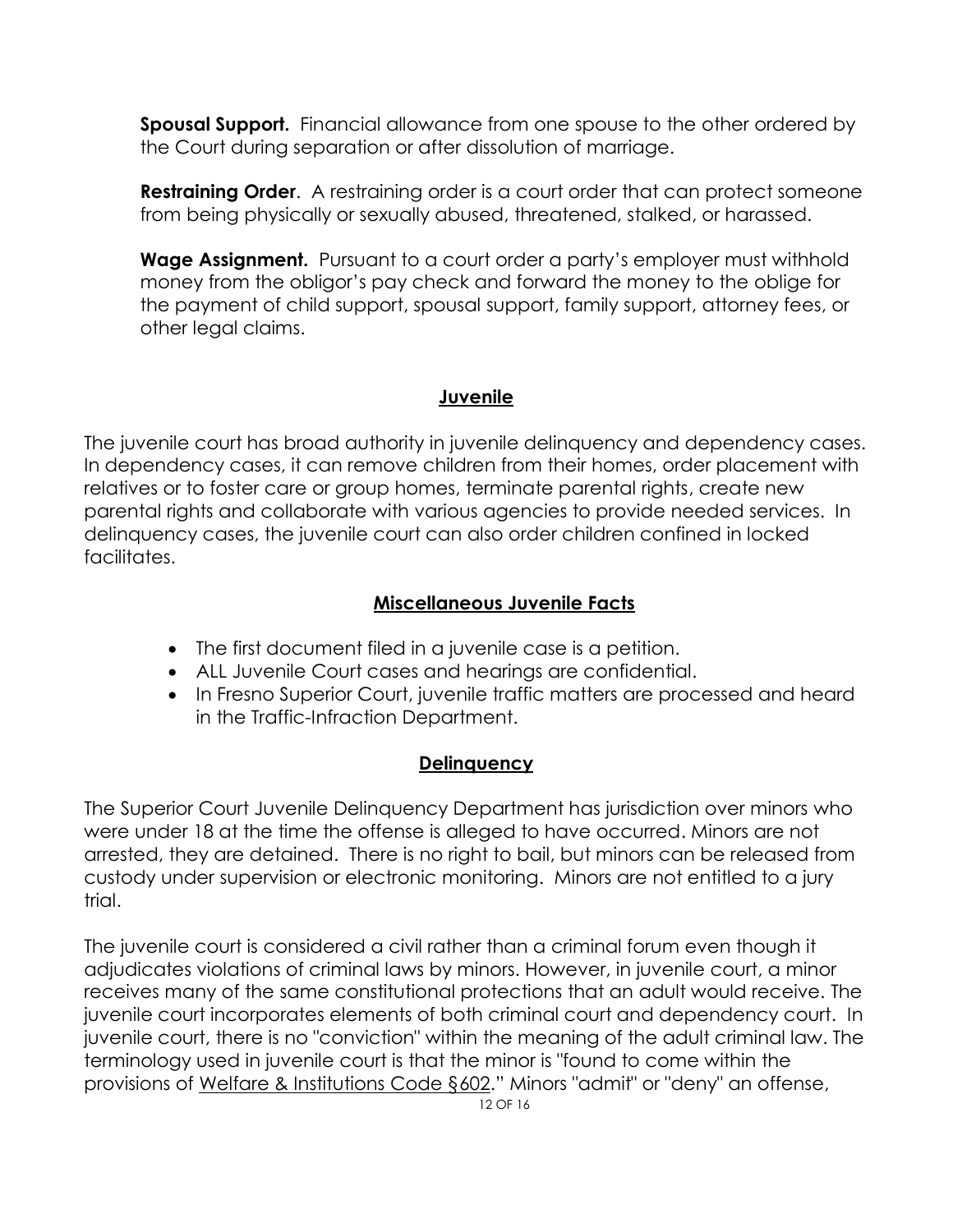rather than plead "guilty" or "not guilty." Juvenile petitions are "sustained," or found "true." Minors are "committed" to the Juvenile Justice Campus (aka, juvenile hall) or the Division of Juvenile Justice-DJJ (aka Youth Authority), rather than being sentenced to jail or prison.

# **Miscellaneous Juvenile Delinquency Facts**

- The District Attorney's Office files the original petition.
- The Probation Department files a report regarding the minor, the severity of the crimes committed and a recommended sentence.
- Allegations against a minor are found to be true or not true.
- A judicial officer must find probable cause that the accused minor committed the alleged crime in order for the minor to be detained.

#### **Dependency**

The Superior Court Juvenile Dependency Department has jurisdiction over cases involving allegations of child abuse or neglect. The law says that Dependency Court has to protect the minors in the juvenile court. The Court tries to keep minors with their families and make the families stronger. The Court will take a minor from the parents if it has to for the child's well-being and safety. If the Court takes a minor from the home, the Court will work with the family and minor to improve the home conditions so the child can be return home. If the Court takes a minor away from the family, the Court will make sure that someone has custody of the minor. The minors will get the care and discipline they need to be safe and protected.

#### **Miscellaneous Juvenile Dependency Facts**

- The Department of Social Services (DSS) files the original petition.
- DSS investigates and prepares / files a report to the Court setting forth a recommendation as to the best interest of the minor child(ren).
- Pursuant to the law, a child may have more than one father.

# **Glossary of Terms – Juvenile**

**Court Appointed Special Advocate (CASA).** A CASA volunteer is a trained citizen who is appointed by the dependency court judicial officer to represent the best interest of a child in court.

**Dependent.** A juvenile who is in custody of the Court because her/she has been abused, neglected, or molested or is physically dangerous to the public due to mental or physical disorder.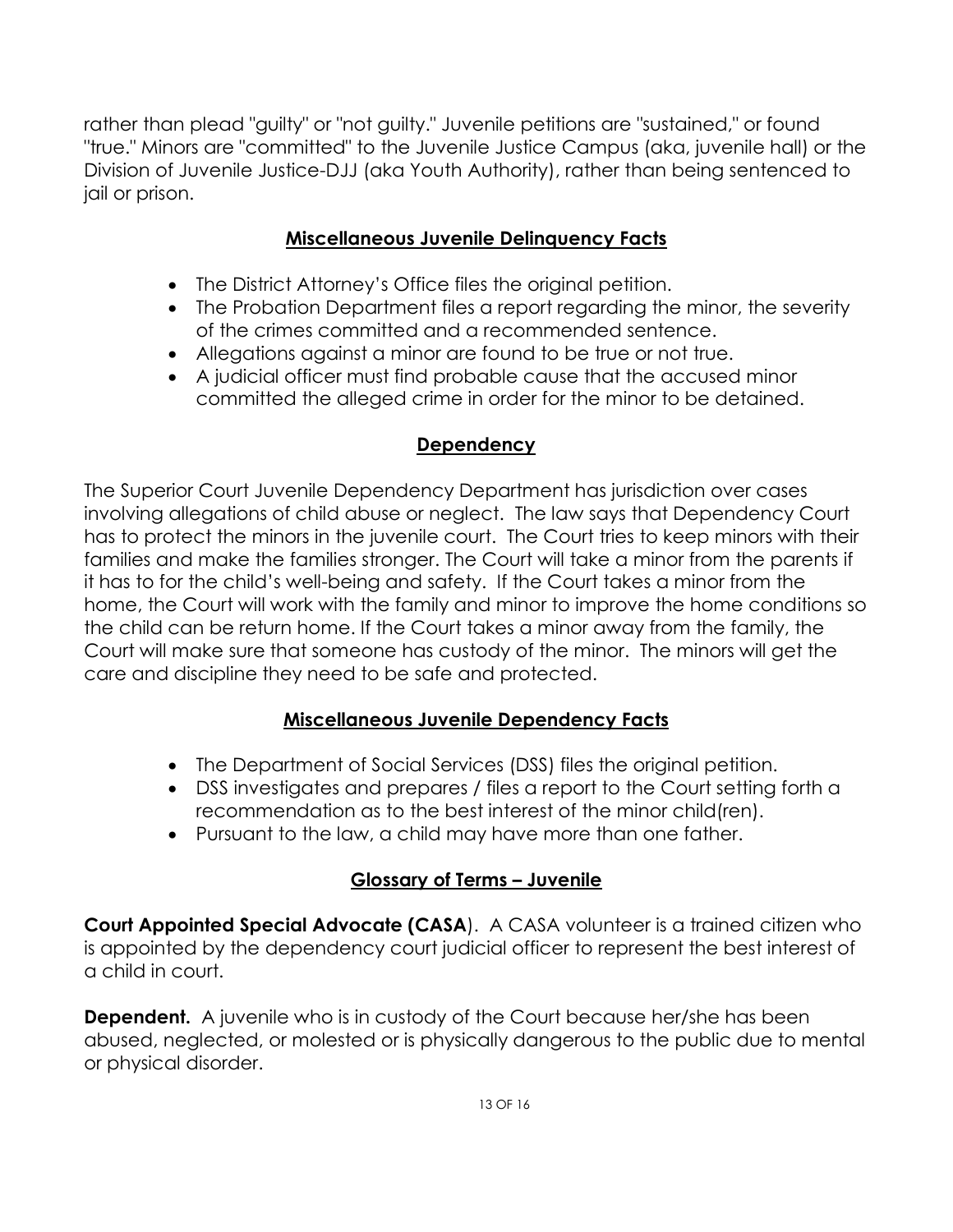**Delinquent.** A minor who has committed an act that would be a crime if it were committed by an adult.

**Detention.** Removal of a child from the person(s) entitled to custody.

**Fitness Hearing.** A hearing held in Juvenile Court to determine if a minor would be amenable to treatment in the event that he or she is declared to be a ward.

**Jurisdictional Hearing**. Hearing at which the Juvenile Court determines if the allegations set forth on the petition are true or untrue can be sustained.

**Juvenile.** A person under the age of 18 years.

**Non-minor Dependent.** An adult 18 or over who elects to stay in the foster care system, to continue receiving services, until 21 years of age.

**Non-minor.** An 18 year old in foster care placement, where the Court has dismissed dependency but over whom the Court has retained general jurisdiction.

**True Finding.** The juvenile court's equivalent of a guilty verdict.

**Ward of the Court.** A minor who is under the care and control of the Court rather than his parent(s).

#### **Probate**

In probate proceedings, the Civil Code and the Code of Civil Procedure govern any matters not covered under the Probate Code. In Fresno Superior Court, the Probate Department has jurisdiction over the following matters:

- Conservatorships
- Guardianships
- Mental Health
- Trusts
- Wills
- Various other cases under the Probate and Health & Safety Codes.

#### **Miscellaneous Probate Facts**

 A person with dementia can be placed in a locked care facility by a probate conservator who has been granted the power to do so by the Court.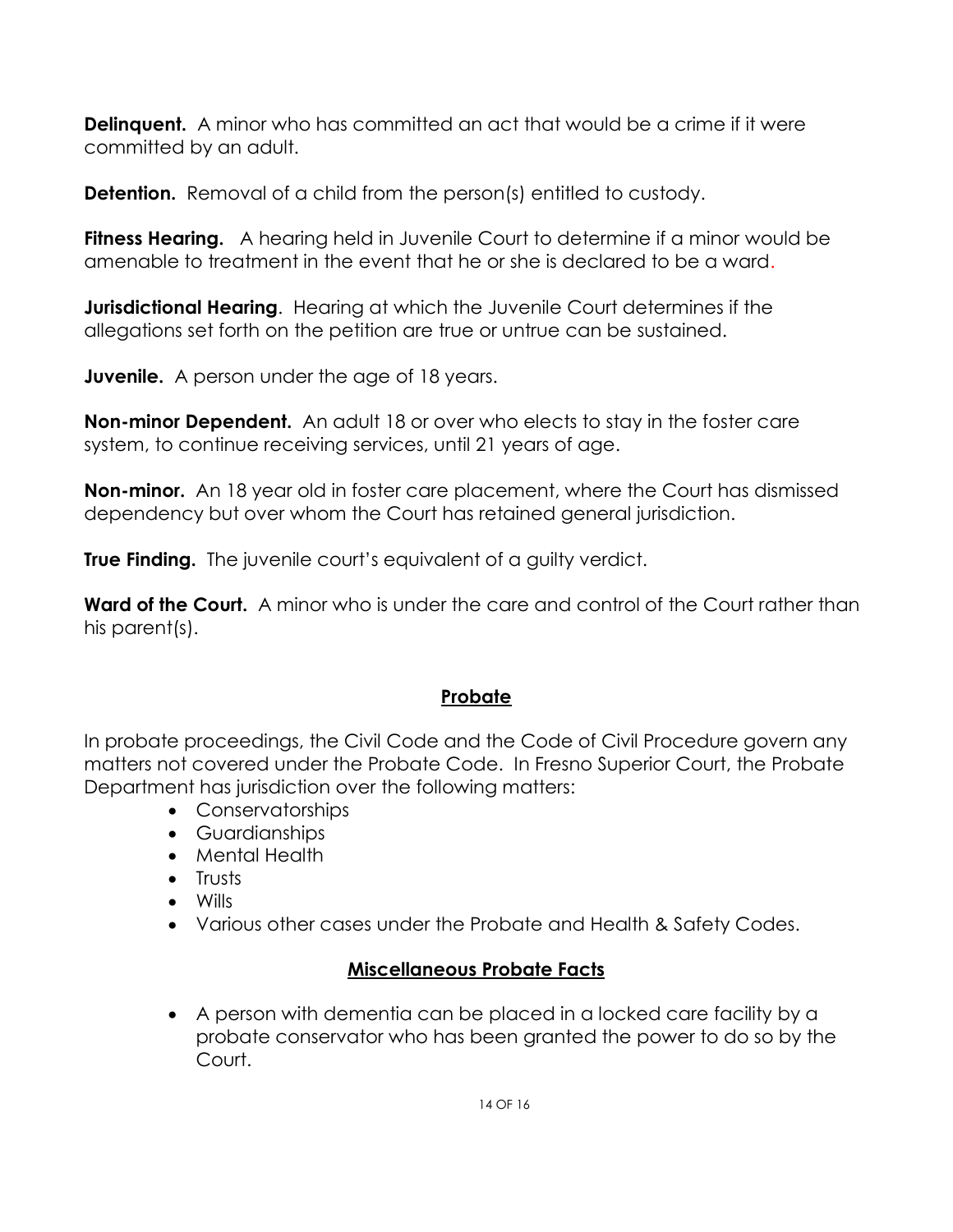- An LPS (Lanterman Prentiss Short act) Conservatorship can be established for a person who is gravely disabled in order for them to be placed in a locked care facility.
- Conservatorships are established for adults and guardianships for minors, however a minor can be subject to an LPS conservatorship.
- If there is a family law case pending, a person desiring to be a guardian of a child should join into the family law case because the probate court will defer to the family law court's jurisdiction.
- Most trusts are NOT under the jurisdiction of the Court.
- Personal representatives, trustees, guardians, conservators and attorneyin-fact are ALL fiduciaries under probate law.
- Petitions to Determine Fact of Birth, Death or Marriage are filed with the Probate Department.
- In Fresno County, the Public Guardian is the petitioner in ALL LPS Conservatorship cases and usually represented in court by County Counsel.

#### **Glossary of Terms - Probate**

**Beneficiary.** A beneficiary is a person who receives assets from a probate estate or trust.

**Conservatee**. A person who is unable to care for self and who has a court-appointed conservator.

**Conservator.** A person appointed by the Court to take care of a Conservatee and/or the conservatee's property.

**Conservatorship**. A conservatorship is a protective court proceeding. In a conservatorship of the person, a court-appointed fiduciary, the conservator, manages the personal care of a person who cannot properly provide for his or her personal needs for physical health, medical care, food, clothing, or shelter. In a conservatorship of the estate, a court-appointed conservator manages the financial affairs of a person who is substantially unable to manage his or her own financial resources or to resist fraud or undue influence.

**Decedent.** A person who is no longer living.